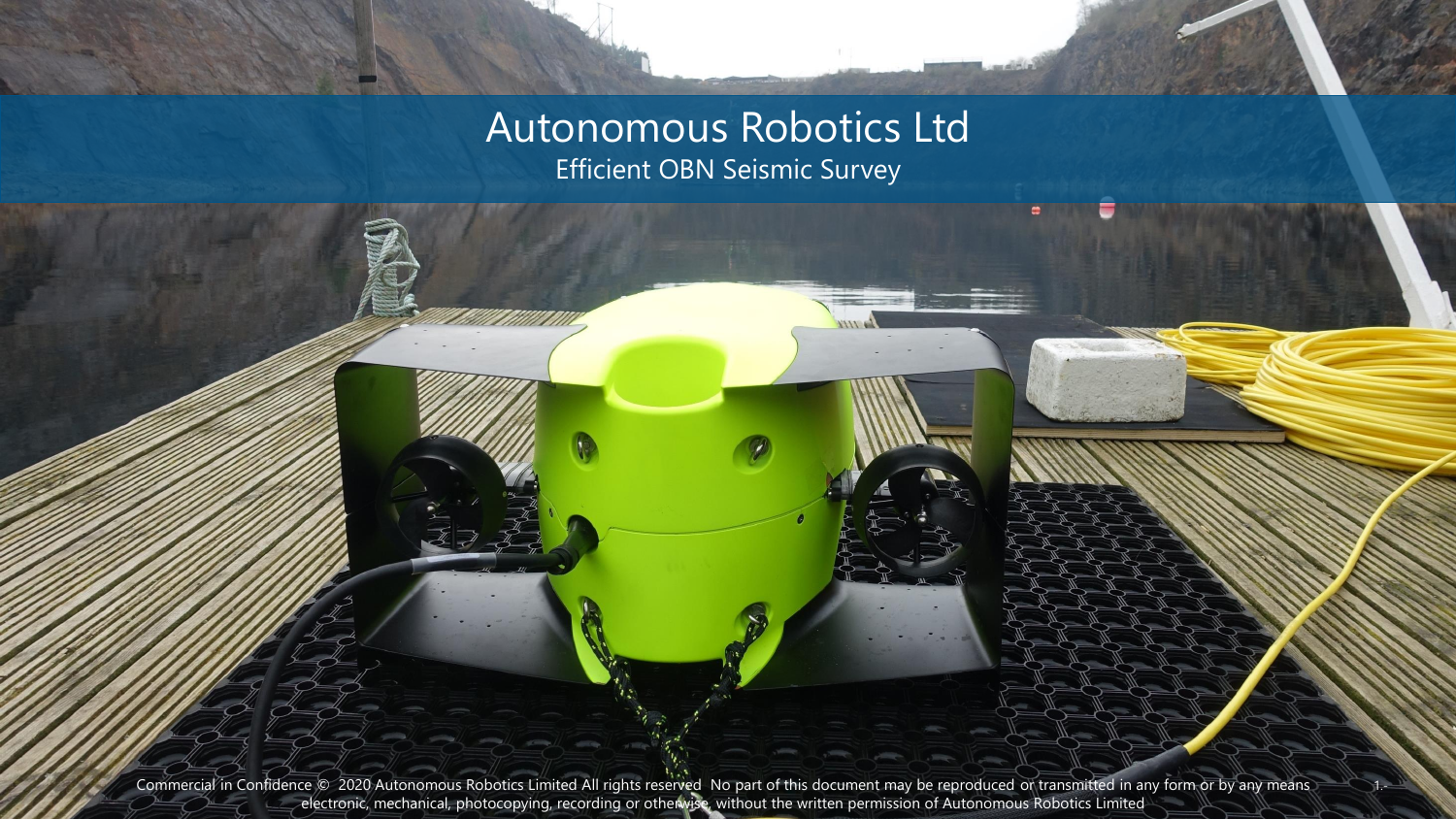- Autonomous Robotics Ltd (ARL) was set up in 2013 to develop autonomous systems
- **E** Currently in the development phase of a Flying Node solution for OBN data collection
- Key Commercial Markets:-
	- Ocean Bottom Seismic
	- Underwater Environmental Data Collection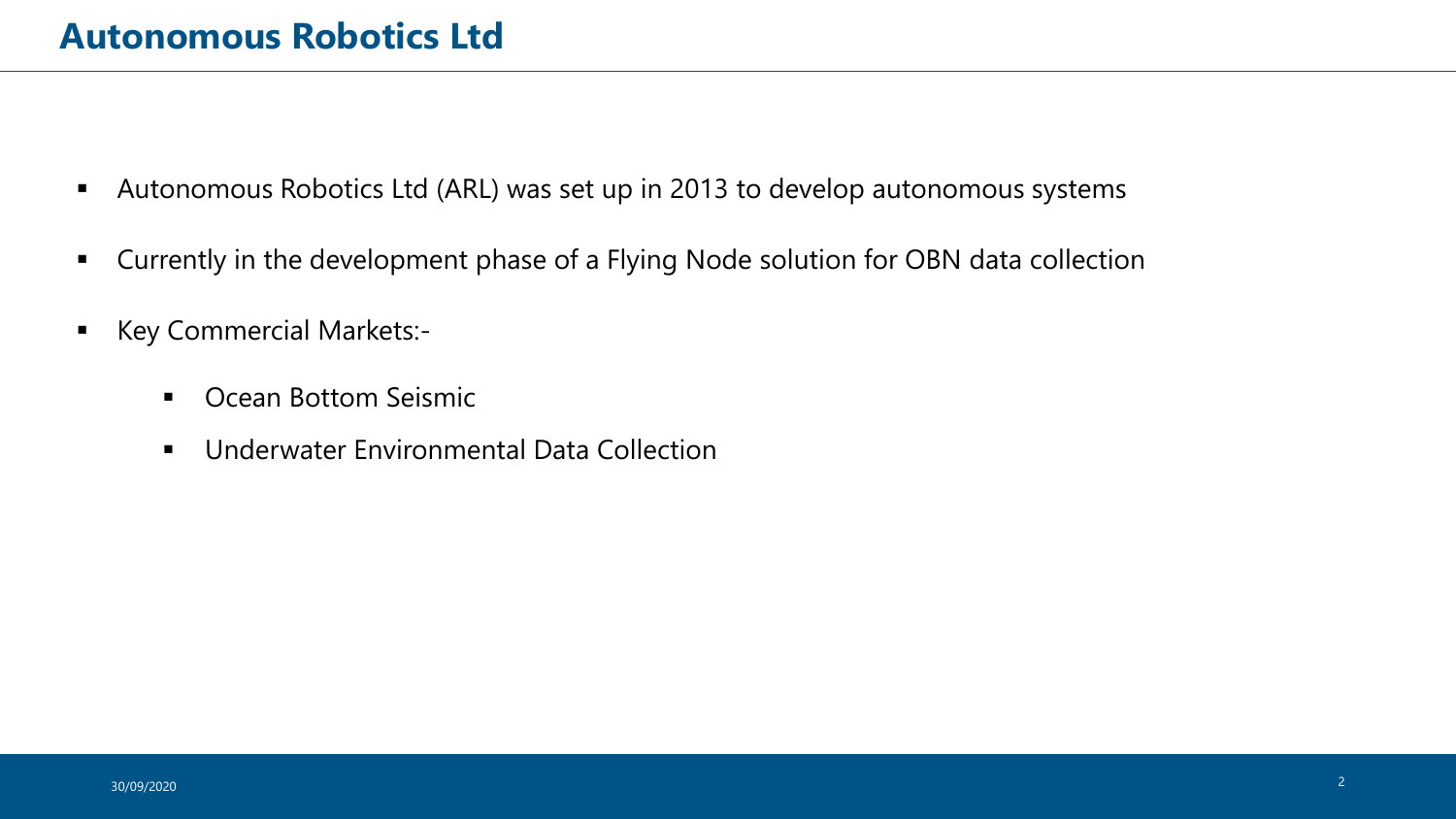#### **The Challenge of Acquiring Ocean Bottom Seismic**

- Ocean Bottom Seismic provides excellent data quality but at relatively high cost.
- Today, deep-water OBS still relies upon ROV deployment of nodes
- Slow D&R rates of ROV deployment lead to lengthy & expensive surveys.
- Cabled nodes provide a cheaper alternative in shallow water. But with compromises on the positioning accuracy compared to ROV placed nodes.
- **How can we substantially reduce the cost of OBS without reducing the quality?**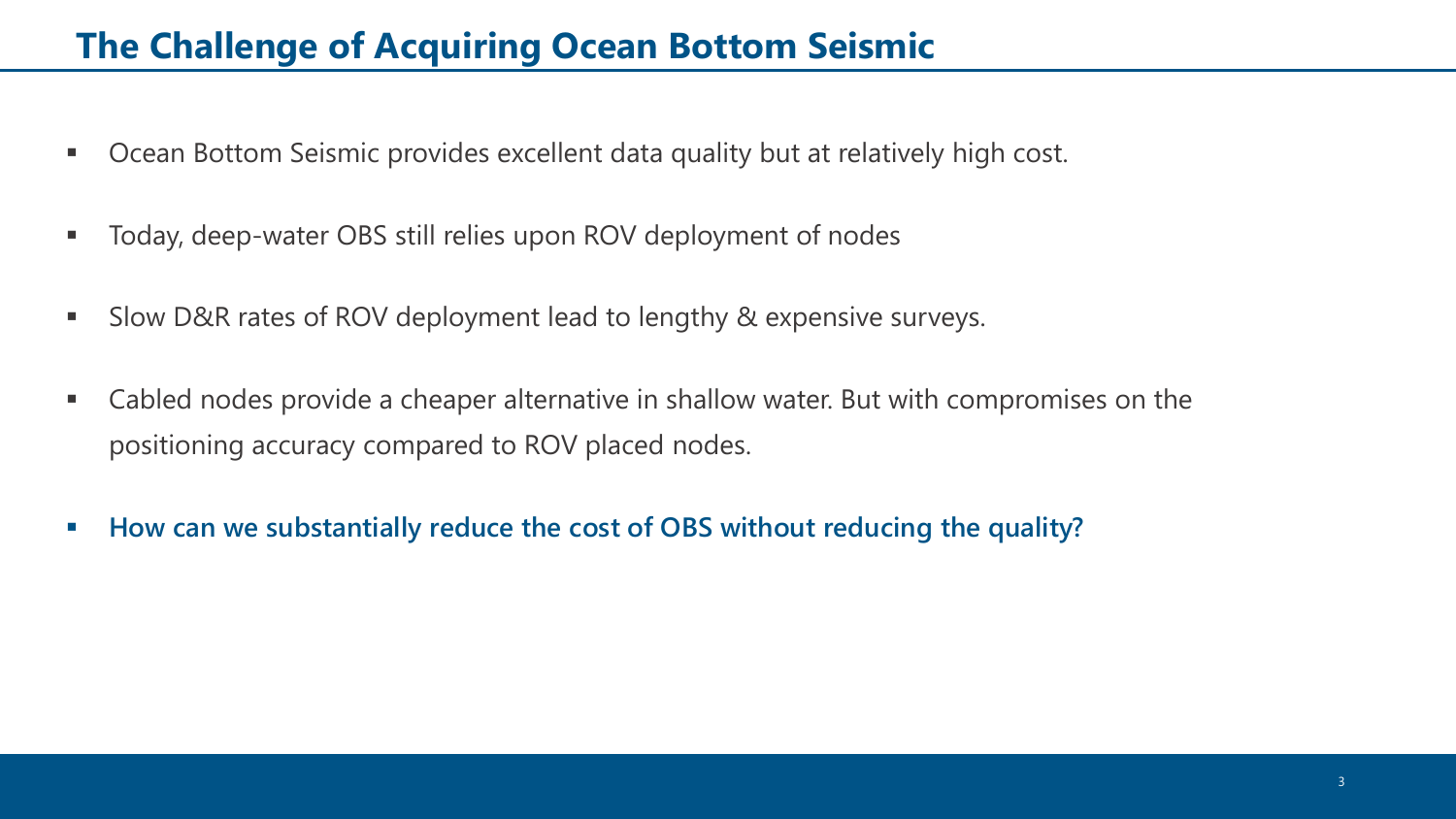**•** Flying Node Animation and Trials Video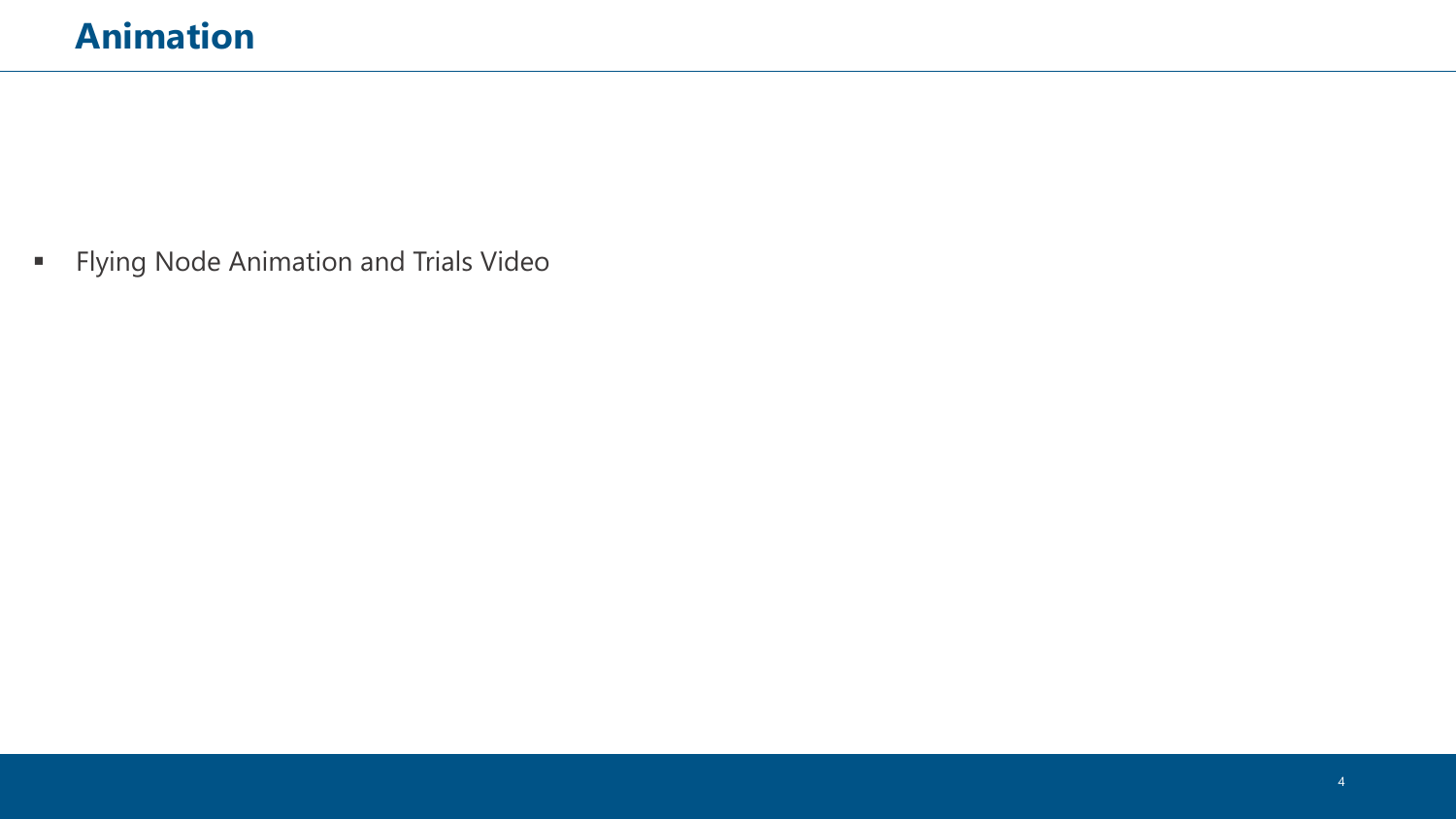# Key Features and Specifications - **Flying Node System**

#### **SYSTEM**

- Deployment & Recovery rates of at least 50 nodes / hour (1,200 nodes/day)
- Positioning accuracy similar to ROV deployed nodes
- Ability to deploy multiple receiver rows in a single vessel pass
- Maximum sea state: **Sea State 5**
- Maximum surface current: **3 knots NODE**
- Weigh in air: **35kg**
- Weight in water: Heavy on seabed, neutral during deployment/recovery
- Seismic sensors: 3 x geophone, 1 x hydrophone
- **Maximum seabed current: 1 knot**
- Maximum recording duration: **60 days (at 3,000m depth)**
- **Dimensions: L** = 600, W = 580, H = 300 mm

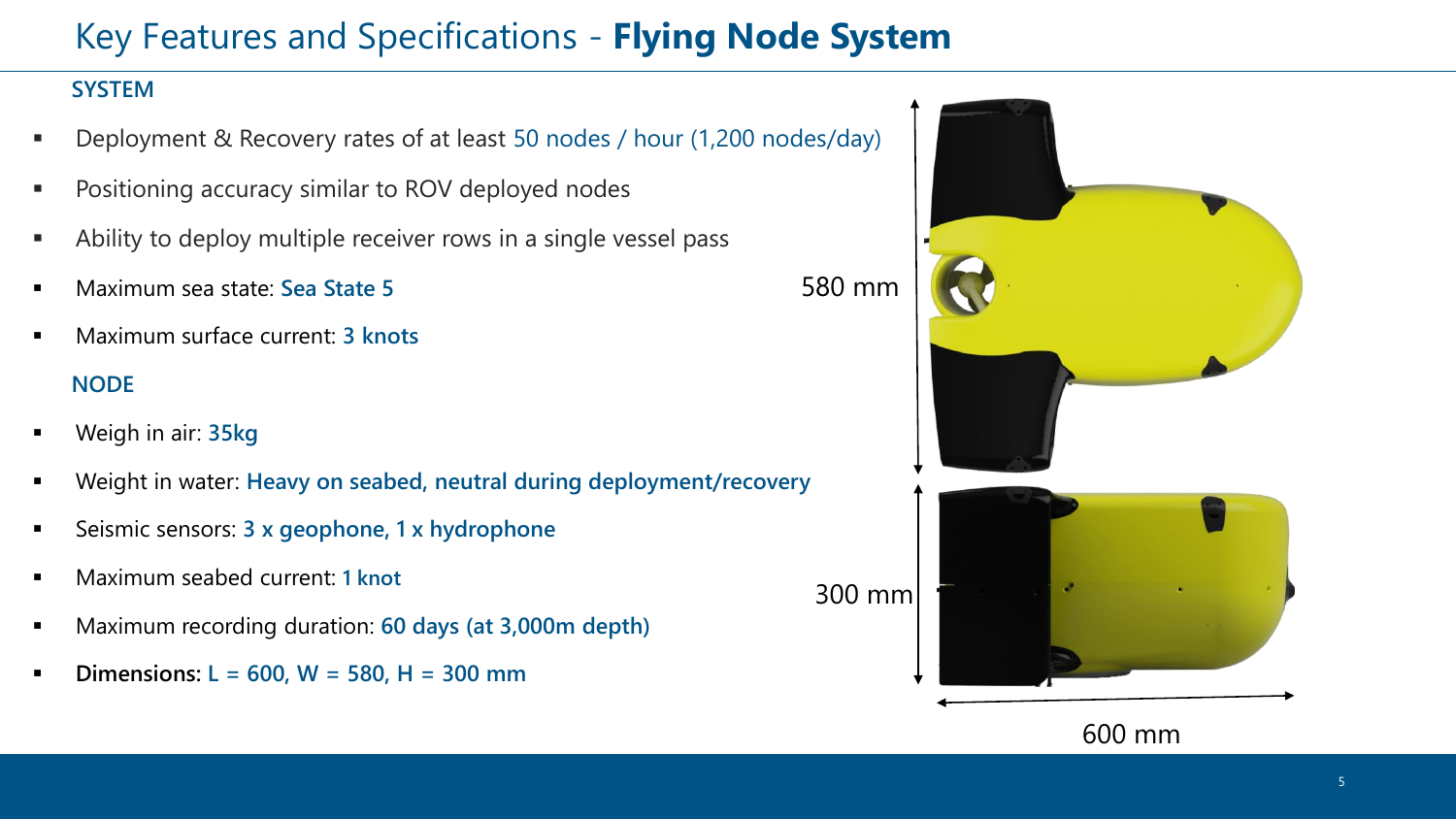## **Fechnology Overview - Positioning the Flying Nodes**

- **Two Ultra Short Baseline (USBL) acoustic positioning systems utilised:**
- **One on the node vessel, a second on the Unmanned Surface Vessel (USV)**
- **USV is positioned over the nodes as they touchdown to provide good positioning accuracy**



▪ **Match positioning accuracy of ROV deployed nodes**

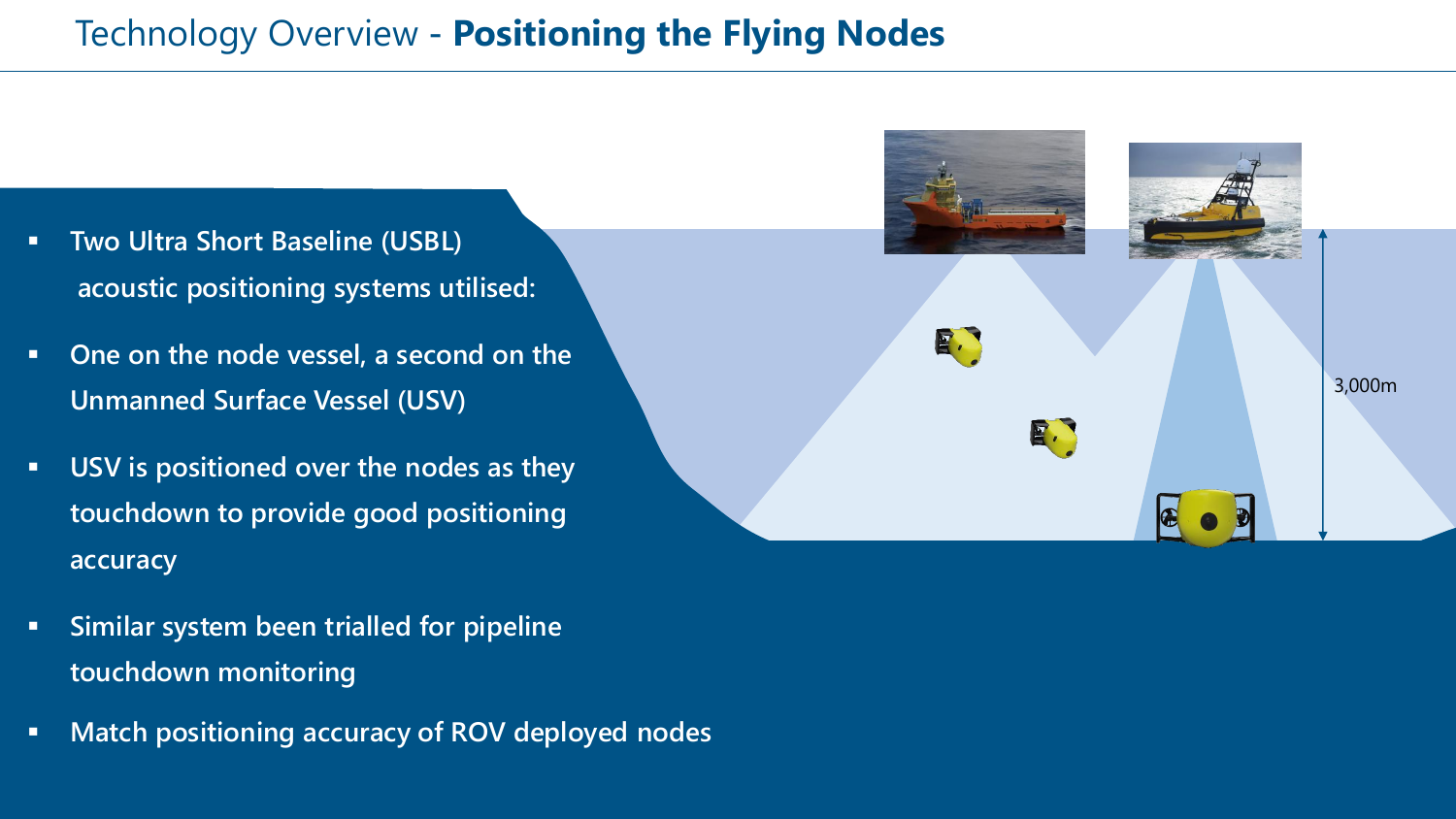## **7echnology Overview - Deployment & Recovery**

- Concept for the deployment & recovery system developed which enables a 50 nodes/hour deployment & recovery rate using a dual deployment/recovery system.
- A cage, similar to an ROV garage, with dual carousel storage sorts nodes subsea simplifying deck handling operations.
- **EXECT** Allows use of proven ROV Launch and Recovery System (LARS) technology

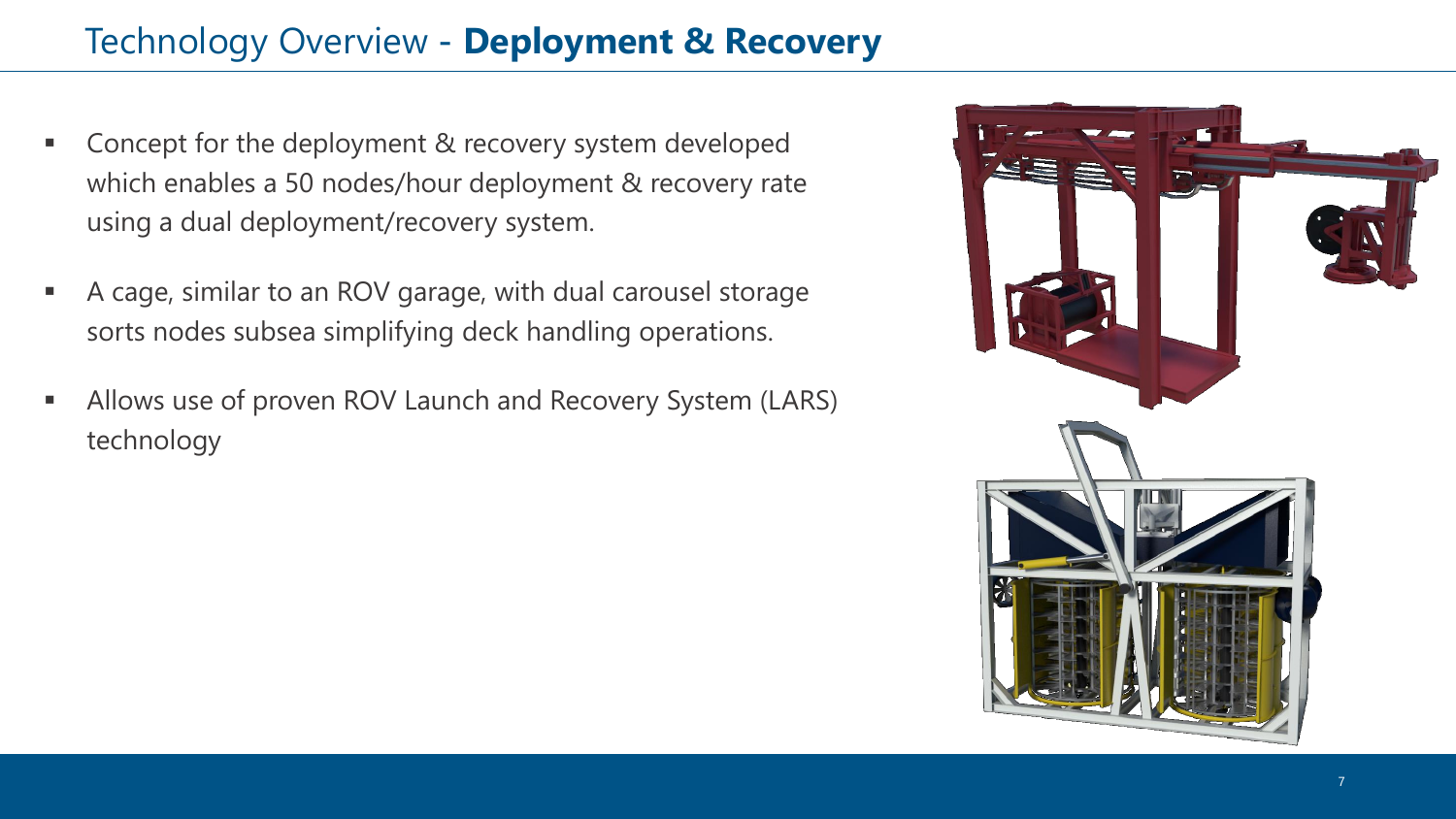## **1. Technology Readiness**

- Survey modelling developed, demonstrating the economic benefits of using Flying Nodes.
- Requirements and concept of operations for the system derived from this modelling.
- Feasible concepts developed for all parts of the system, including:
	- Accurate navigation for a large number of nodes
	- Deployment & Recovery
	- Deck handling systems and node storage
- Prototype node built to demonstrate Flying Node concept.
- Demonstrated autonomous flight of node during sea trials with node landing and taking off from seabed.
- Performed a seismic field trial which successfully demonstrated the nodes' ability to acquire high quality OBN seismic data.



Sea trial